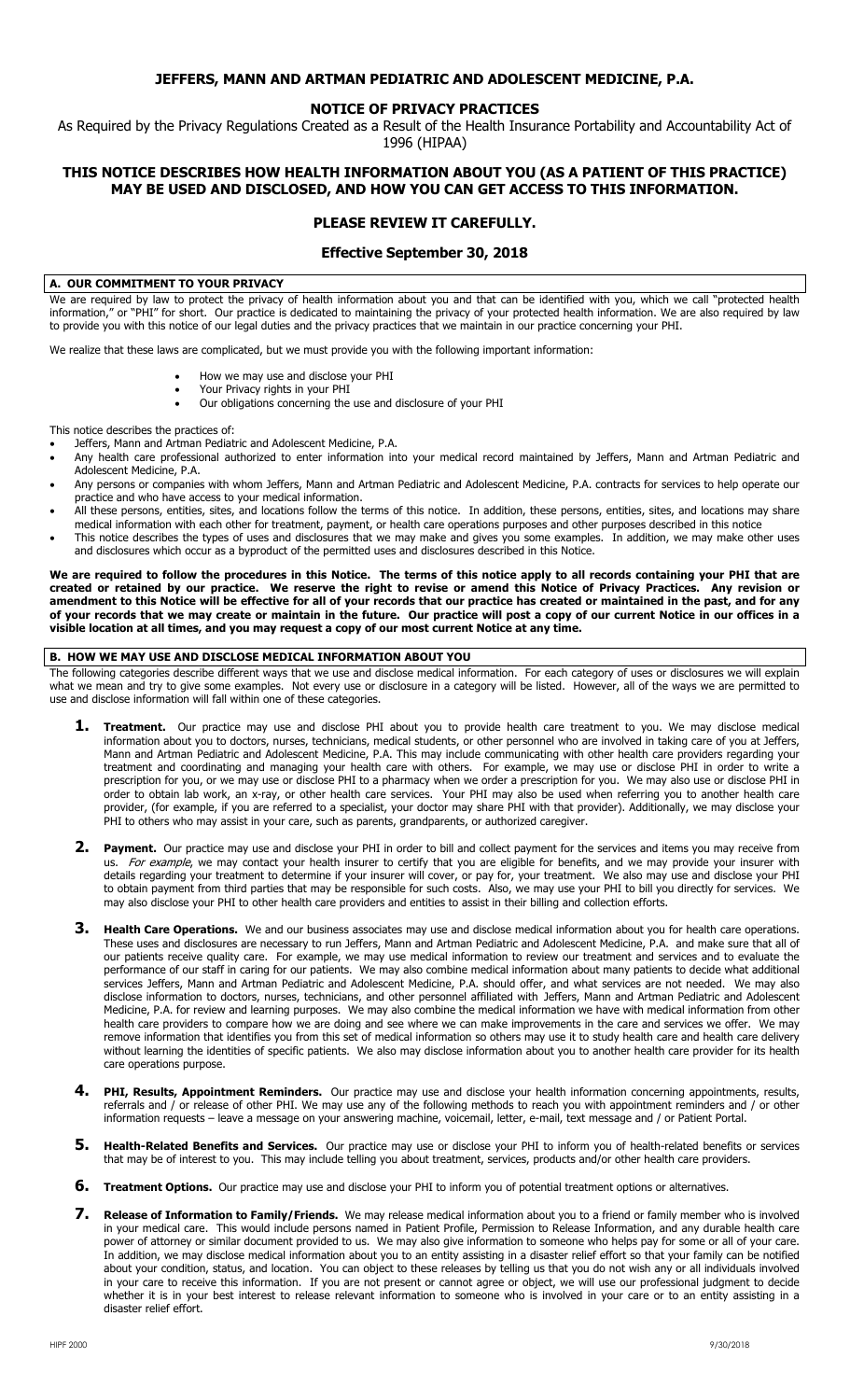Our practice does, however, require consent for treatment of any minor who is not accompanied by a parent or legal guardian.

**8. Research.** Under certain circumstances, we may use and disclose medical information about you for research purposes. For example, a research project may involve comparing the health and recovery of all patients who received one medication to those who received another for the same condition. Medical information about you that has had identifying information removed may be used for research without your consent. We also may disclose medical information about you to people preparing to conduct a research project (for example, to help them look for patients with specific medical needs), so long as the medical information they review does not leave Jeffers, Mann and Artman Pediatric and Adolescent Medicine, P.A. If the researcher will have information about your mental health treatment that reveals who you are, we will seek your consent before disclosing that information to the researcher.

#### 9. **Disclosures Required By Law.** Our practice will use and disclose your PHI when we are required to do so by federal, state or local law. **C. USE AND DISCLOSURE OF YOUR PHI IN CERTAIN SPECIAL CIRCUMSTANCES.**

Our practice may use and/or disclose PHI about you for a number of circumstances in which you do not have to consent, give authorization or otherwise have an opportunity to agree or object.

The following categories describe unique scenarios in which we may use or disclose your protected health information:

- **1. Public Health Risks.** Our practice may disclose your PHI to public health authorities that are authorized by law to collect information for the purpose of:
	- Maintaining vital records, such as births and deaths
	- Reporting child abuse or neglect
	- Preventing or controlling disease, injury or disability • Notifying a person regarding potential risk for spreading or contracting a disease or condition
	- Reporting reactions to drugs or problems with products or devices
	- Notifying individuals if a product or device they may be using has been recalled
	- Notifying appropriate government agency (ies) and authority (ies) regarding the potential abuse or neglect of a patient (including domestic violence); however, we will only disclose this information if the patient agrees or we required or authorized by law to disclose this information. Notifying your employer under limited circumstances related primarily to workplace injury or illness or medical surveillance.
- **2. Health Oversight Activities.** Our practice may disclose your PHI to a health oversight agency for activities authorized by law. Oversight activities can include, for example, investigations, inspections, audits, surveys, licensure and disciplinary actions; civil, administrative, and criminal procedures or actions; or other activities necessary for the government to monitor government programs, compliance with civil rights laws and the health care system in general.
- **3. Health Information Exchanges**: Jeffers, Mann and Artman Pediatric and Adolescent Medicine, P.A. participates in NC HealthConnex, North Carolina's statewide health information exchange ("HIE"). NC HealthConnex permits your doctor at Jeffers, Mann and Artman Pediatric and Adolescent Medicine, P.A. to electronically access information about treatment you receive by health care providers outside of Jeffers, Mann and Artman Pediatric and Adolescent Medicine, P.A., and it permits other health care providers treating you to electronically access information about treatment you received at Jeffers, Mann and Artman Pediatric and Adolescent Medicine, P.A., in order to give your doctors a more complete picture of your medical history and better coordinate your health care. Jeffers, Mann and Artman Pediatric and Adolescent Medicine, P.A. also may participate in other HIEs. If these other HIEs permit you to opt out of having your health information shared, we will notify you of that option when you present to a Jeffers, Mann and Artman Pediatric and Adolescent Medicine, P.A. facility. If you do not want other providers to be able to electronically access information about your treatment at Jeffers, Mann and Artman Pediatric and Adolescent Medicine, P.A. facilities through NC HealthConnex, you may opt out by submitting an opt out form directly to NC

HealthConnex. You also may revoke, at any time, a previous decision to opt out of having your information shared through NC HealthConnex. Opt out and revocation forms and information about NC HealthConnex are available at https://hiea.nc.gov/patients and https://hiea.nc.gov/patients/your-choices. If you would like to review this information but do not have access to it online, please contact Jeffers, Mann and Artman Pediatric and Adolescent Medicine, P.A. Privacy Officer at 919-786-5001.

- **3. Lawsuits and Similar Proceedings.** Our practice may use and **disclose** your PHI in response to a court or administrative order, warrant, subpoena, or summons.
- **4. Law Enforcement.** Our practice may release PHI if asked to do so by a law enforcement official:
	- Regarding a crime victim in certain situations, if we are unable to obtain the person's agreement
	- Concerning a death, we believe has resulted from criminal conduct
	- Regarding criminal conduct at our offices
	- In response to a warrant, summons, court order, subpoena or similar legal process
	- To identify/locate a suspect, material witness, fugitive or missing person
	- In an emergency, to report a crime (including the location or victim(s) of the crime, or the description, identity or location of the perpetrator)
	- To comply with laws that require the reporting of certain types of wounds or other physical injuries
- **5. Serious Threats to Health or Safety.** Our practice may use or disclose your PHI when necessary to reduce or prevent a serious threat to your health and safety or the health and safety of another individual or the public. Under these circumstances we will only make disclosures to a person or organization able to help prevent the threat.
- **6. Military/National Security.** Our practice may use or disclose your PHI if it relates to military and veterans' activities, national security and intelligence activities, protective services for the President, and medical suitability or determinations of the Department of State.
- **7. Organ and Tissue Donation.** Our practice may release your PHI to organizations that handle organ, eye or tissue procurement or transplantation, including organ donation banks, as necessary to facilitate organ or tissue donation and transplantation if you are an organ donor.
- **8. Deceased Patients.** Our practice may release PHI to a medical examiner or coroner to identify a deceased individual or to identify the cause of death. If necessary, we also may release information in order for funeral directors to perform their jobs.
- **9. Inmates.** Our practice may disclose your PHI to correctional institutions or law enforcement officials if you are an inmate or under the custody of a law enforcement official. Disclosure for these purposes would be necessary: (a) for the institution to provide health care services to you, (b) for the safety and security of the institution, and/or (c) to protect your health and safety or the health and safety of other individuals.
- **10. Workers' Compensation.** Our practice may release your PHI for worker's compensation and similar programs.
- 11. Psychotherapy Notes. Regardless of the other parts of this Notice, psychotherapy notes will not be disclosed outside the Jeffers, Mann and Artman Pediatric and Adolescent Medicine, P.A except as authorized by you in writing or pursuant to a court order, or as required by law. Psychotherapy notes about you will not be disclosed to personnel working within Jeffers, Mann and Artman Pediatric and Adolescent Medicine, P.A. except for training purposes or to defend a legal action brought against Jeffers, Mann and Artman Pediatric and Adolescent Medicine, P.A. unless you have properly authorized such disclosure in writing.

If your child is treated for ADHD/ADD, there may be psychotherapy notes included in your child's record. Those notes will be included in copies of your child's medical record. If you wish that these notes be excluded, please notify us in writing by checking and specifying "The